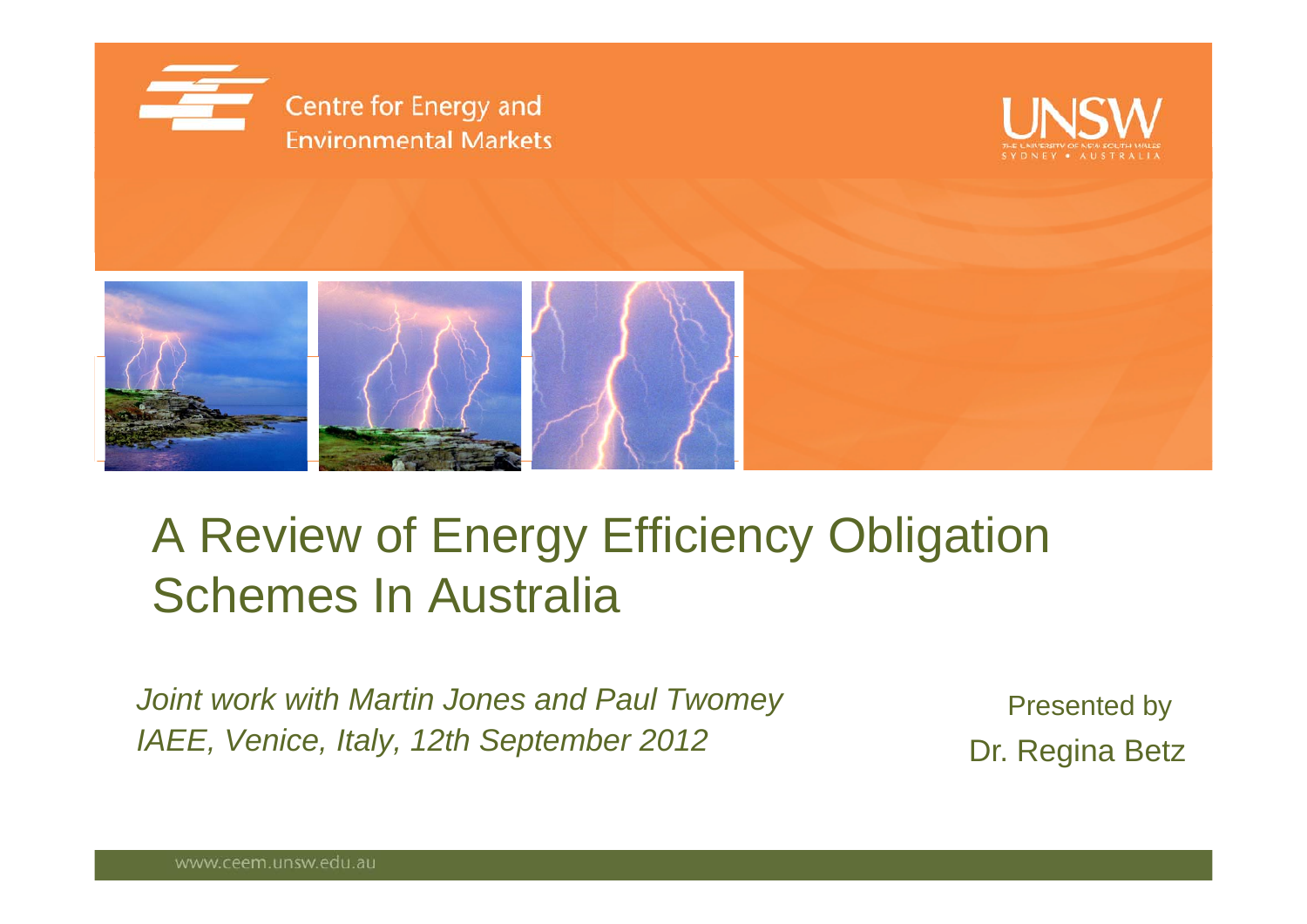



### **Motivation**

- Need to close the energy gap, which is due to various market failures and barriers for an efficient use of energy
- **Several countries have used market approach and** introduced energy efficiency schemes (EES) in recent years to increase energy efficiency
- **Australia has 3 (soon 4) State based energy efficiency** schemes (covering approx. 65% of Australia's population and 13.7% of final energy ) and the Australian government is assessing the introduction of a federal scheme or harmonisation of existing schemes
- **None of the schemes has been independently evaluated**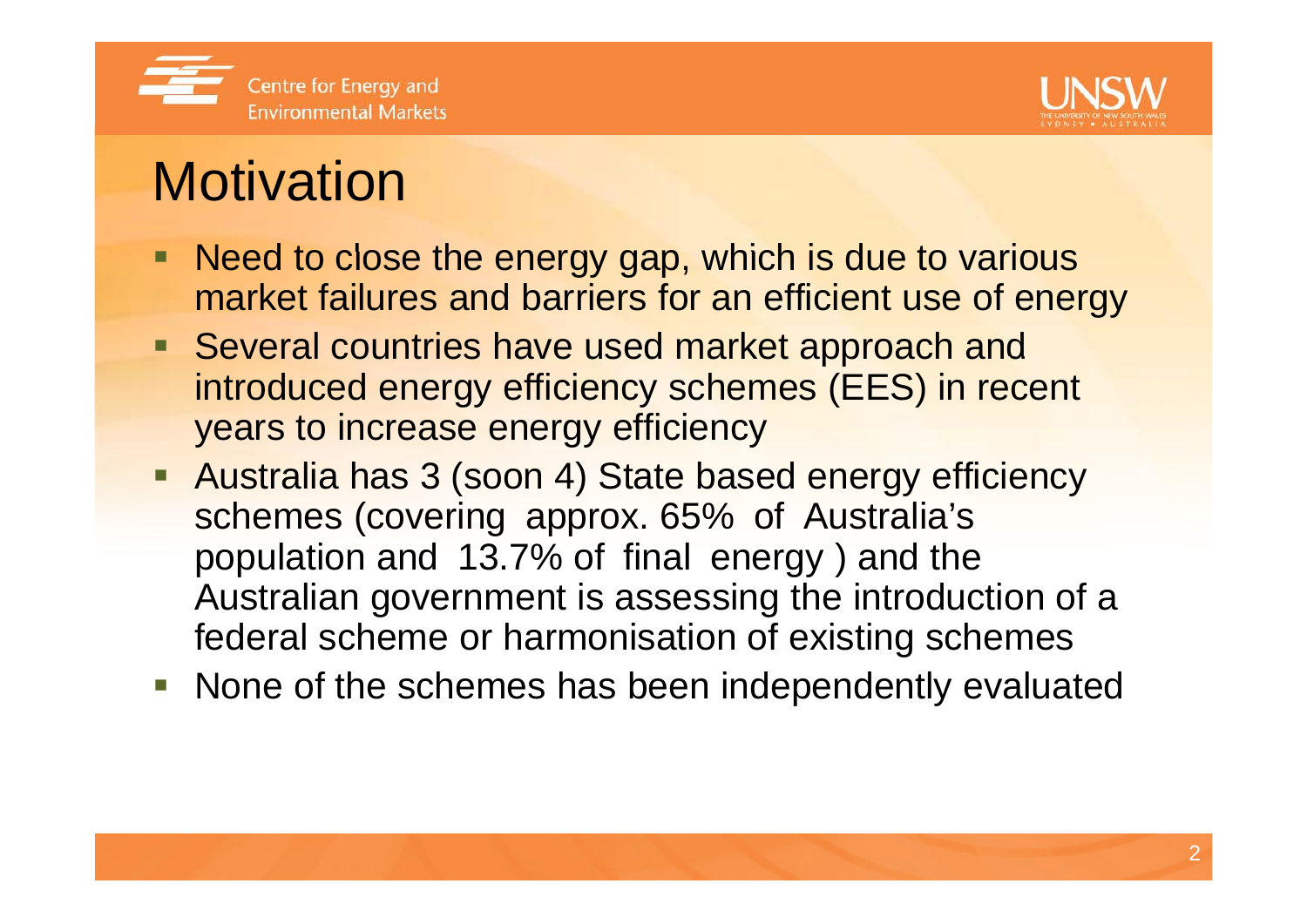



## General design and functioning EES



3. Report the number of implemented projects and apply for certificates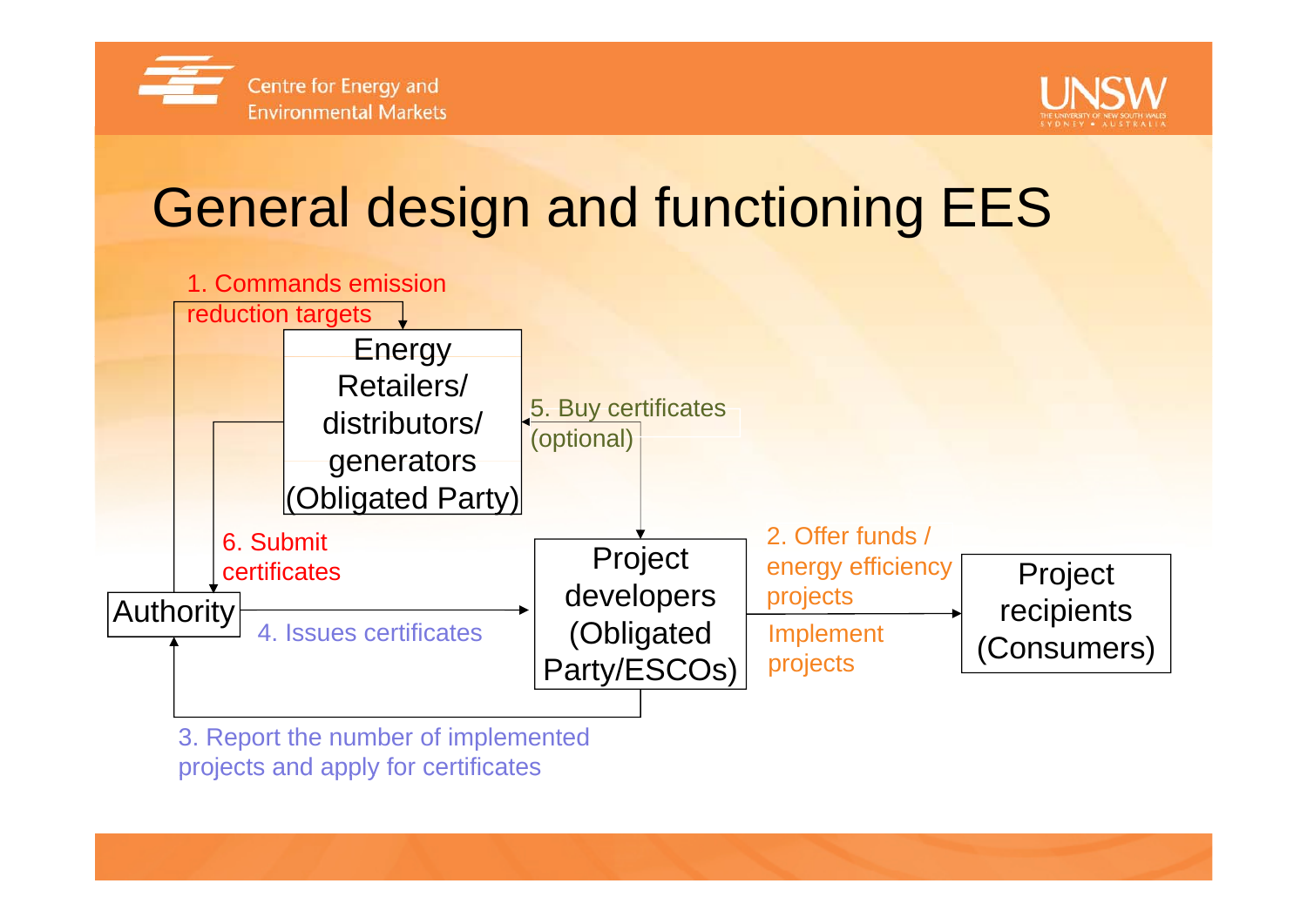



#### The baseline: Energy consumption without the project



Start of EES project

Financially EE projects are likely to be attractive,

financial additionality difficult to use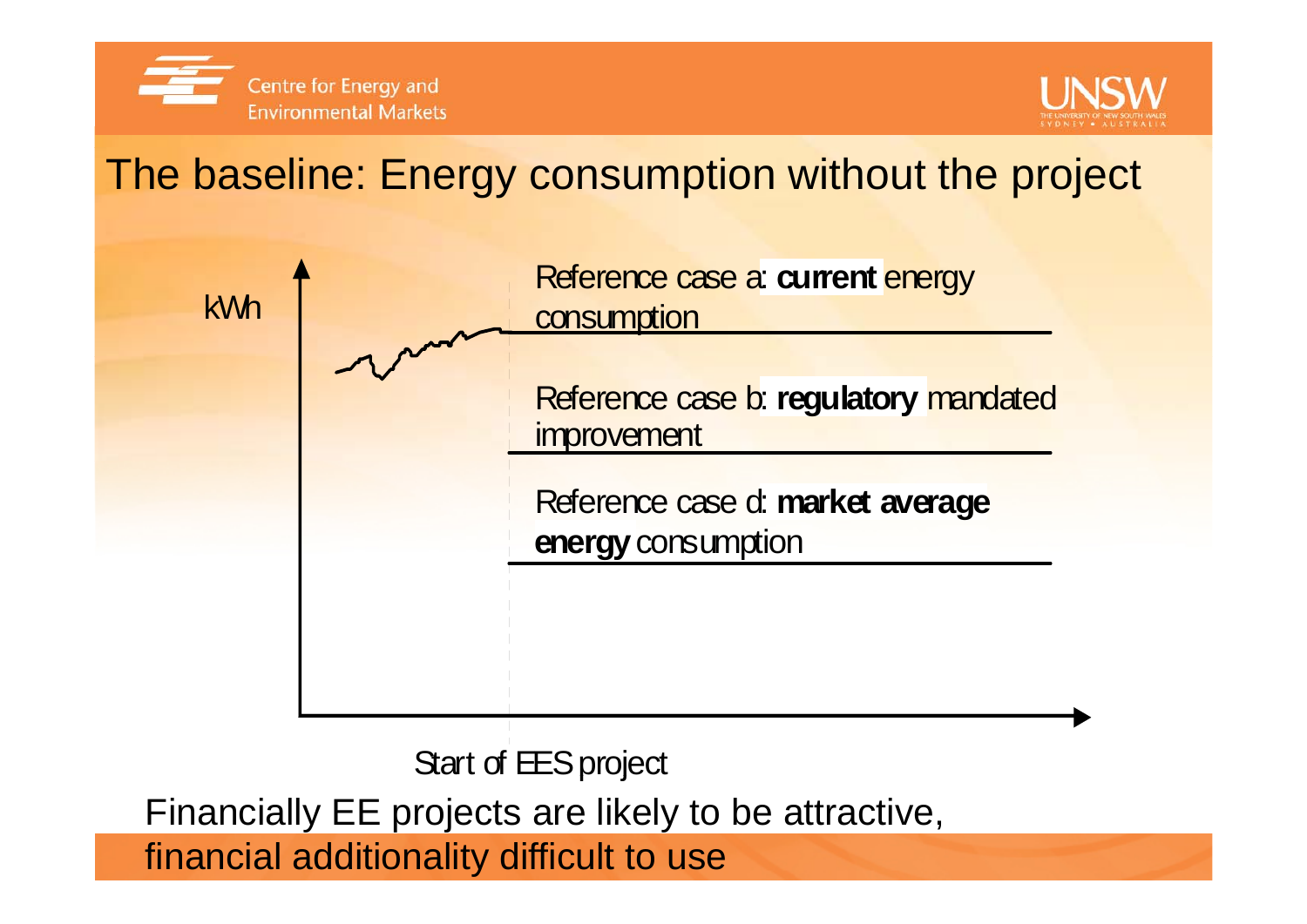



#### The Australian context

- **Productivity Commission, 2006** 
	- A national energy efficiency target, based on an annual requirement to acquire a target level of energy efficiency related savings, should not be implemented.
- **Federal Govt, 2006** 
	- The Government agrees that the case for <sup>a</sup> national energy efficiency target has not been made. A national energy efficiency target is not under consideration.
- p. Govt. Task Group on Energy Efficiency, 2010
	- Recommended establishing a National Energy Efficiency Savings Scheme to replace present and proposed State-based Schemes
- p. **Clean Energy future Plan,** Energy Savings Initiative, **2011**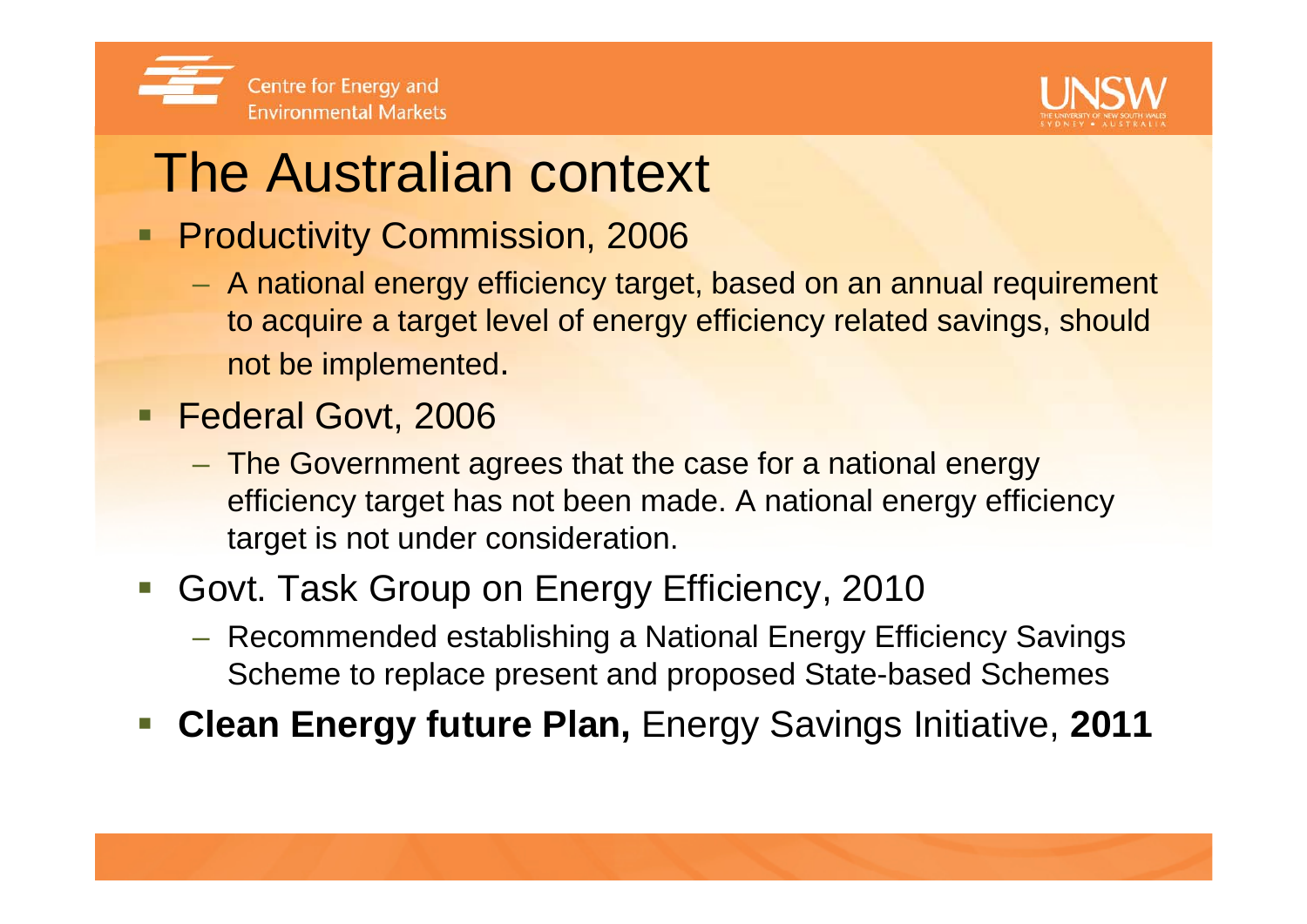



## Comparing Australian EES Design (1)

|                                          | <b>NSW ESS</b>                                                                                                  | Victorian<br><b>VEET</b>                                                     | <b>South Australian</b><br><b>REES</b>                                |
|------------------------------------------|-----------------------------------------------------------------------------------------------------------------|------------------------------------------------------------------------------|-----------------------------------------------------------------------|
| <b>Start</b>                             | July 2009 (since<br>2003 part of NSW<br>GGAS)                                                                   | January 2009                                                                 | January 2009                                                          |
| <b>Obligated</b><br><b>Parties</b>       | <b>NSW electricity</b><br>retailers                                                                             | <b>Electricity and</b><br>gas retailers with<br>more than 5,000<br>customers | SA electricity and gas<br>retailers with more<br>than 5,000 customers |
| Number of<br>Obligated<br>parties (2012) | 33 (mainly retail<br>suppliers; some<br>generators directly<br>suppling<br>customers; some<br>market customers) | $7(4)$ gas &<br>electricity; 3<br>electricity only).                         | 14                                                                    |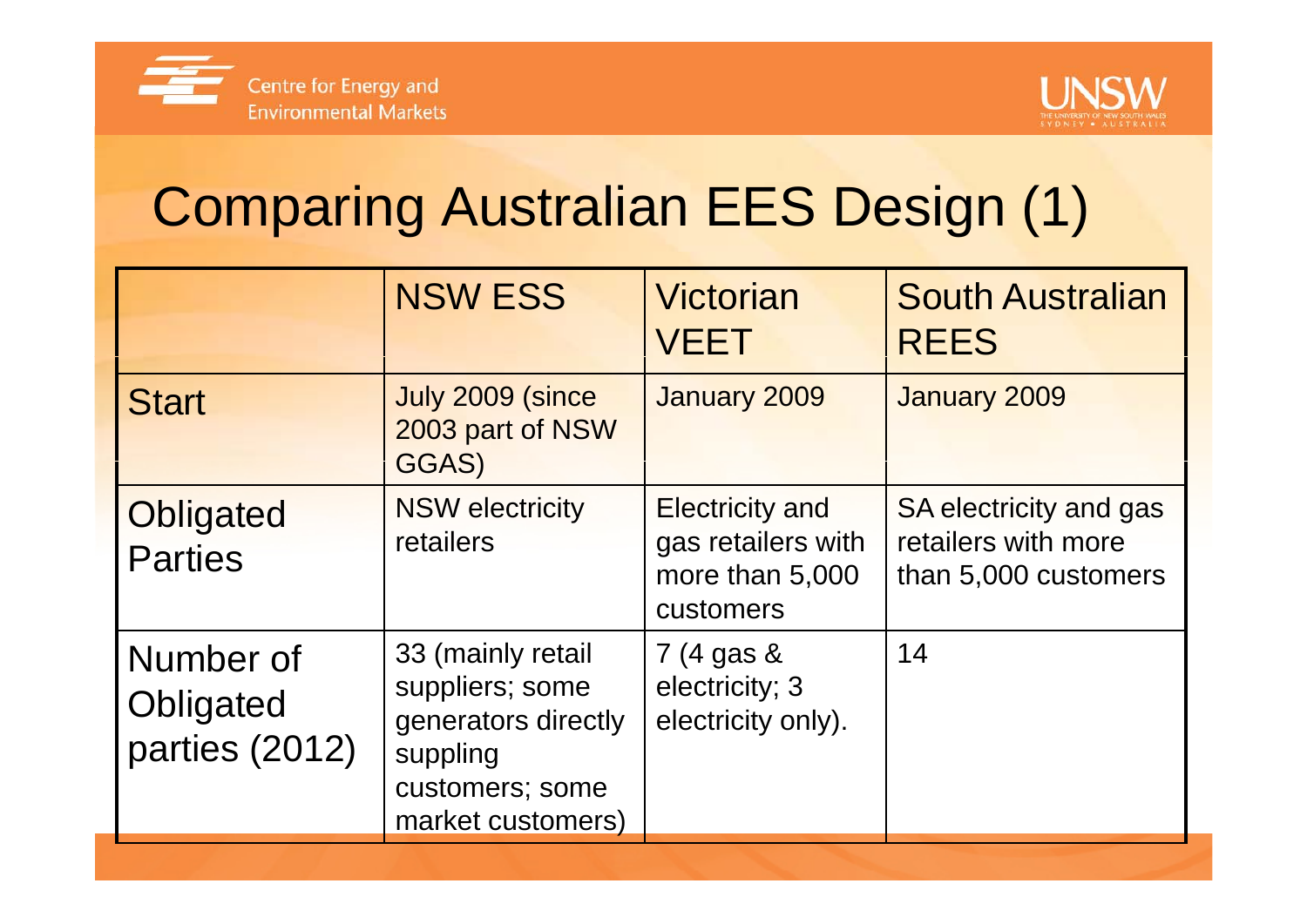



# Comparing EES Targets

| Year | <b>ESS</b>     |           | <b>VEET/ESI</b> |           | <b>REES</b>   |  |  |
|------|----------------|-----------|-----------------|-----------|---------------|--|--|
|      | <b>Percent</b> | $ktCO2-e$ | $ktCO2-e$       | $ktCO2-e$ | <b>Audits</b> |  |  |
| 2009 | 0.4%           | 205       | 2,700           | 155       | 3,000         |  |  |
| 2010 | 1.2%           | 621       | 2,700           | 235       | 5,000         |  |  |
| 2011 | 2.0%           | 1,047     | 2,700           | 255       | 5,000         |  |  |
| 2012 | 2.8%           | 1,482     | 5,400           | 255       | 5,667         |  |  |
| 2013 | 2.6%           |           |                 | 335       | 5,667         |  |  |
| 2014 | 4.0%           |           |                 | 410       | 5,667         |  |  |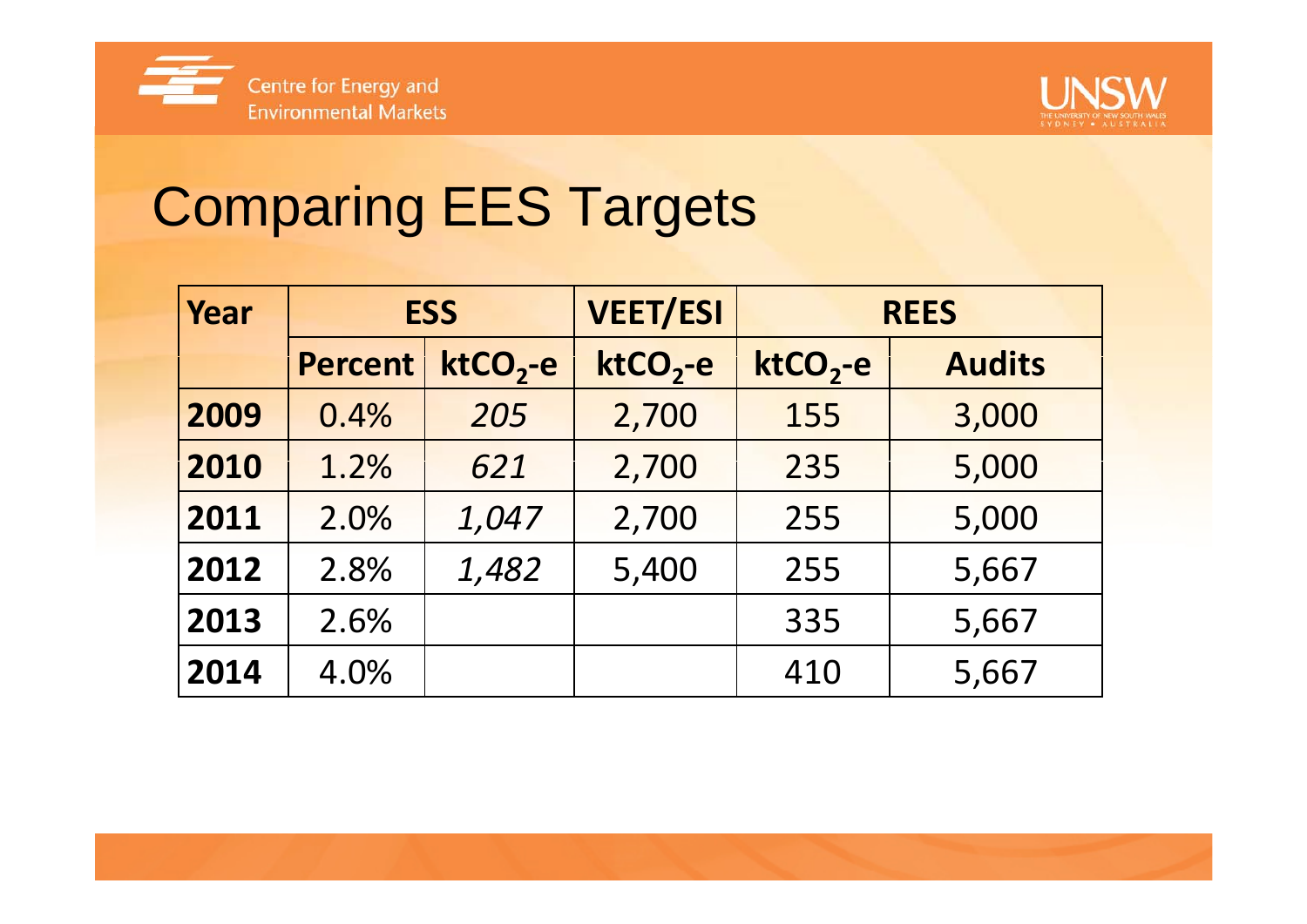



## Comparing Australian EES Design (2)

|                                                         | <b>NSW ESS</b>                                              | <b>Victorian</b><br><b>VEET</b>                                                       | <b>South Australian</b><br><b>REES</b>                              |
|---------------------------------------------------------|-------------------------------------------------------------|---------------------------------------------------------------------------------------|---------------------------------------------------------------------|
| <b>Eligible Parties</b><br>for savings<br>accreditation | <b>Accredited</b><br><b>Certificate</b><br><b>Providers</b> | <b>Accredited</b><br>persons: e.g.<br><b>Consumers of</b><br>electricity or<br>gas    | <b>Electricity and gas</b><br>retailers can engage<br>third parties |
| <b>Trading</b>                                          | <b>Allowed</b>                                              | <b>Allowed</b>                                                                        | No trading but flexibility<br>if approved from<br>Commission        |
| Eligible<br>projects                                    | Residential,<br>commercial and<br>industrial                | <b>Residential and</b><br>from 2012 also<br><b>Small Medium</b><br><b>Enterprises</b> | <b>Residential</b>                                                  |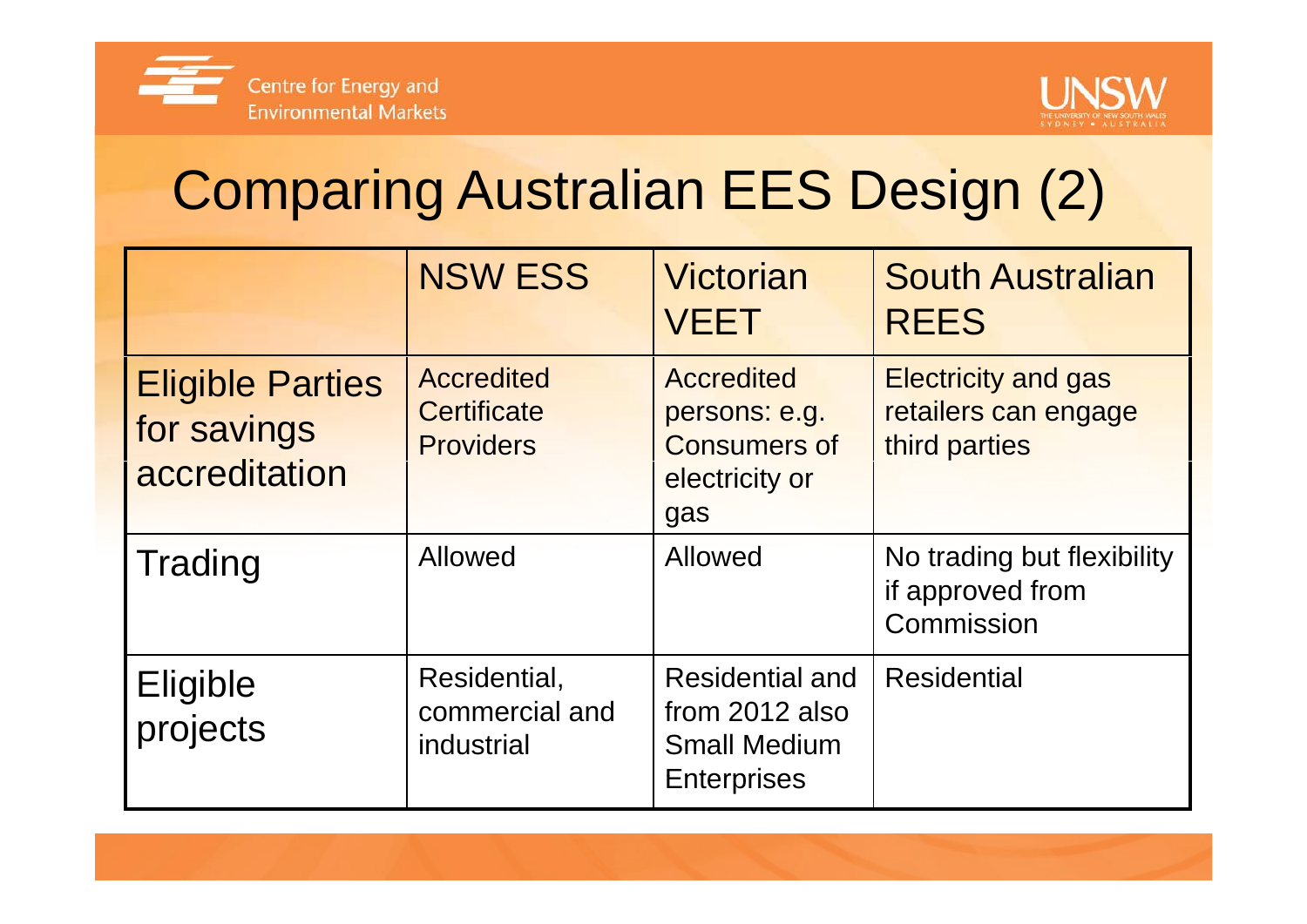



# Comparing Australian EES Design(3)

|                            | <b>NSW ESS</b>                                                                                                                        | <b>Victorian</b><br><b>VEET</b>                       | <b>South Australian</b><br><b>REES</b>                                                                     |
|----------------------------|---------------------------------------------------------------------------------------------------------------------------------------|-------------------------------------------------------|------------------------------------------------------------------------------------------------------------|
| <b>Penalty</b>             | After tax \$32.90 (2010)<br>or \$24.50 MWh * 0.94<br>MWh/CO2e (conversion<br>factor), 50% borrowing<br>in 1st year, 20%<br>thereafter | 2009: \$40 t<br>CO <sub>2</sub> -e plus<br><b>GST</b> | <b>Make good</b><br>base penalty $$10,000 +$<br>\$70 t CO2-e<br>+ \$500 per missing audit<br>Borrowing 10% |
| Certificate<br><b>Size</b> | tCO2-eq. conversion<br>factor: 1.06 kg CO2-<br>e/kWh                                                                                  | $tCO2$ -eq.,<br><b>VEEcs expire</b><br>after 6 years  | tCO2-eq. conversion<br>factor 2009: electricity<br>0.98 tCO2-e/MWh and<br>gas 0.0707 t CO2-e /GJ           |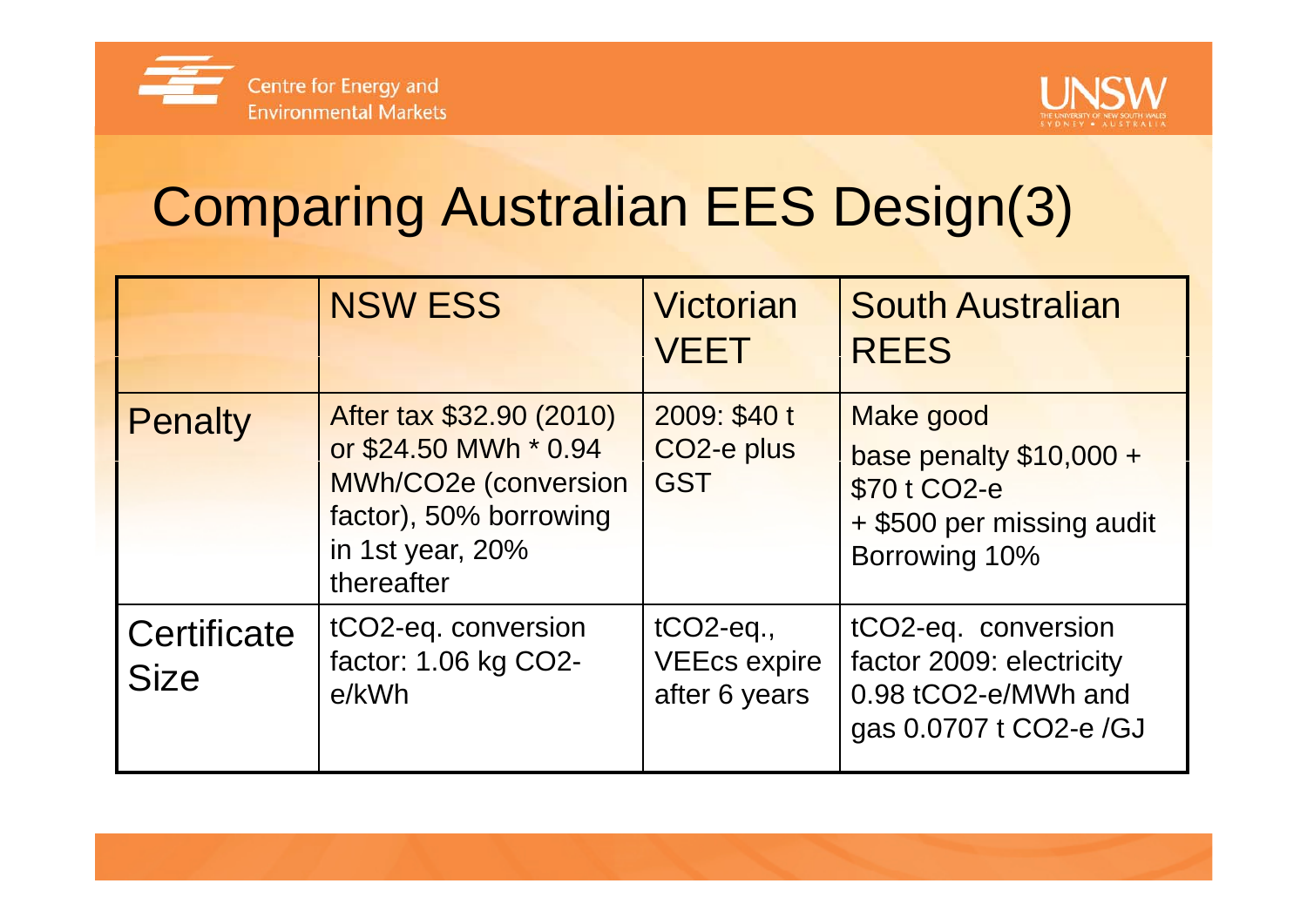



## Comparing Deemed Emissions Savings

|                | <b>ESS</b>                   | <b>VEET</b>                | <b>REES</b>                    |
|----------------|------------------------------|----------------------------|--------------------------------|
| Formula        | <b>Default Savings</b>       | <b>Product</b>             | none                           |
|                | Factor (0.45 MWh) x          | abatement factor           |                                |
|                | <b>Installation Discount</b> | (0.41) x Regional          |                                |
|                | Factor $(1)$ x               | abatement factor           |                                |
|                | Certificate                  | (0.98)                     |                                |
|                | <b>Conversion Factor</b>     | metropolitan or            |                                |
|                | (1.06)                       | 1.04 regional)             |                                |
| <b>Savings</b> | 0.477 tCO <sub>2</sub> -e    | 0.4019 tCO <sub>2</sub> -e | 0.43 tCO <sub>2</sub> -e       |
|                |                              | (metropolitan)             | (directional lamp)             |
|                |                              | 0.4264 tCO <sub>2</sub> -e | 0.18 tCO <sub>2</sub> -e (non- |
|                |                              | (regional)                 | directional)                   |
|                |                              |                            |                                |

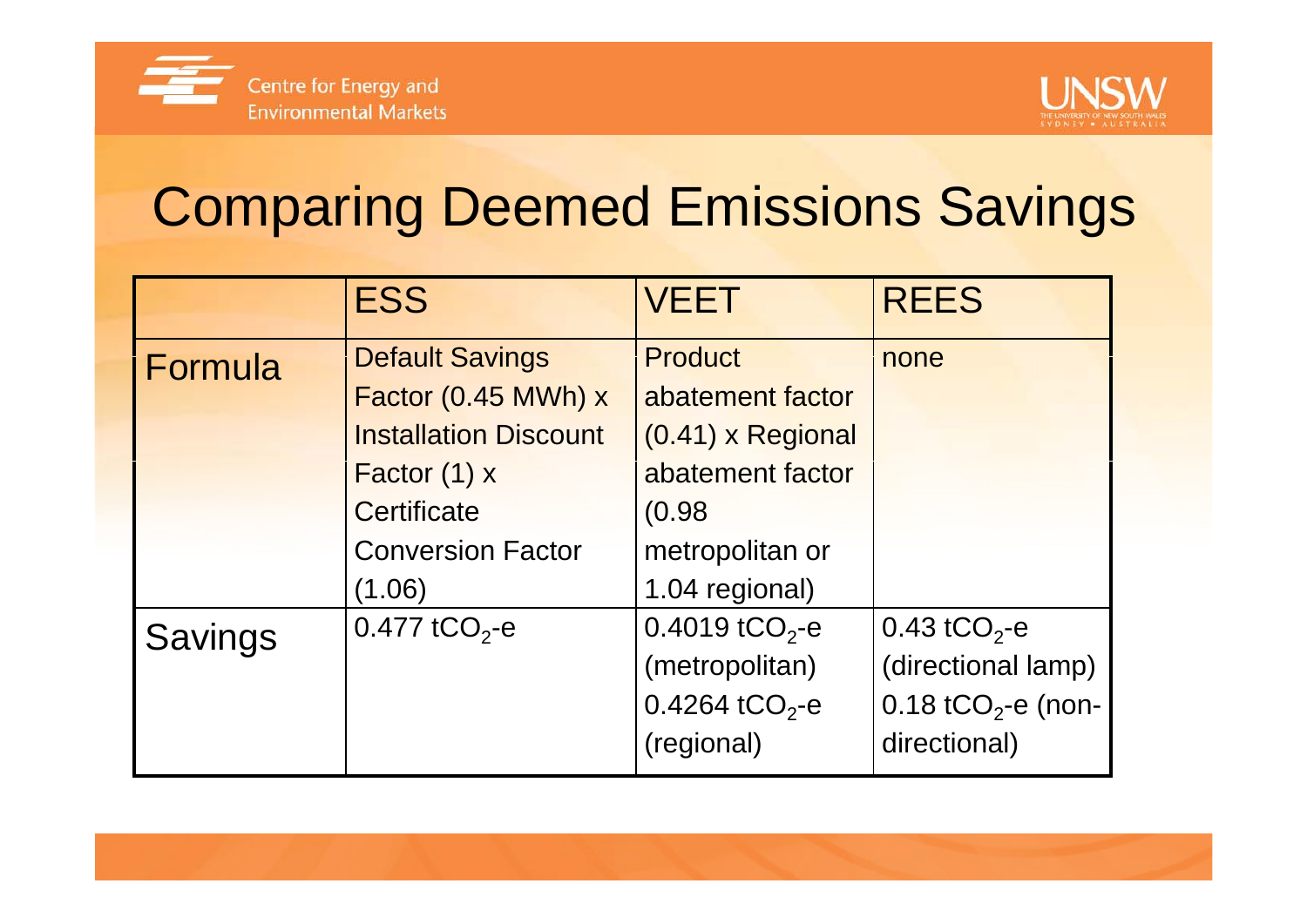



## Evaluation: Energy Efficiency Activities (Proportional) by Scheme and Year

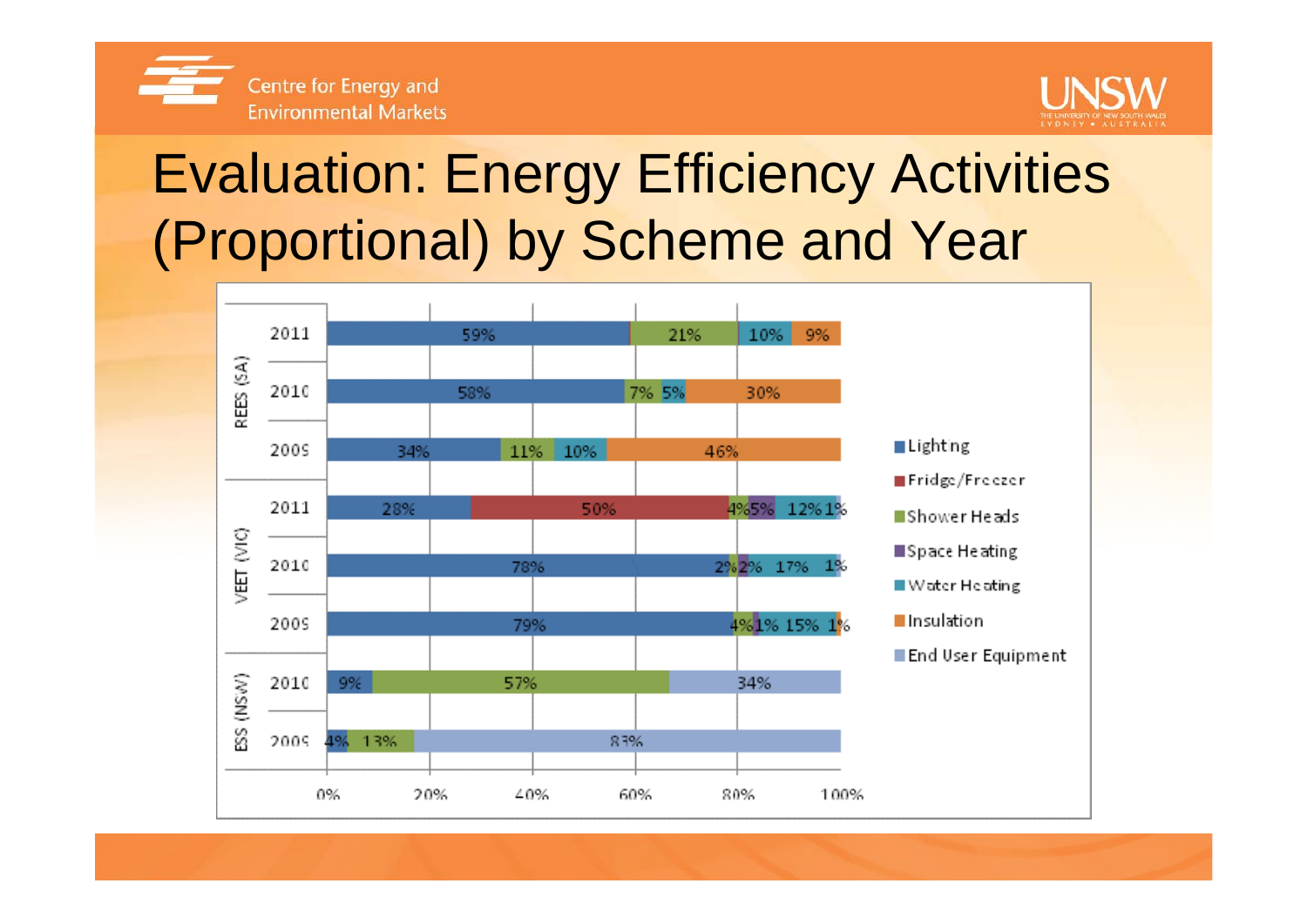



#### Evaluation: Compliance

|                     | <b>ESS ESCs</b> |                      | <b>VEET VEECS</b> |                | <b>REES Activities</b> |                       |                                             | <b>REES Audits</b> |         |                |          |       |
|---------------------|-----------------|----------------------|-------------------|----------------|------------------------|-----------------------|---------------------------------------------|--------------------|---------|----------------|----------|-------|
|                     | 2009            | 2010                 | 2011              | 2009           | 2010                   | 2011                  | 2009                                        | 2010               | 2011    | 2009           | 2010     | 2011  |
| <b>Surplus</b>      |                 | 0 (139,843) (29,012) |                   | $\overline{0}$ |                        |                       | $\mathbf{0}$                                | 54,989.6           | 61,308  | $\overline{0}$ | 679      | 2,201 |
| (shortfall) from    |                 |                      |                   |                |                        |                       |                                             |                    |         |                |          |       |
| previous year       |                 |                      |                   |                |                        |                       |                                             |                    |         |                |          |       |
| <b>Created</b>      | 278,176         | 804,318              |                   |                | 3,667,472 2,529,153    |                       | 208,335                                     | 248,083            | 200,594 | 3,674.50       | 6,527    | 3,326 |
| <b>Carried out</b>  |                 |                      |                   |                |                        |                       |                                             |                    |         |                |          |       |
| <b>Target for t</b> | 289,118         | 858,004              |                   | 2,700,000      |                        | 2,700,000   2,700,000 | 155,000                                     | 235,000            | 255,000 | 3,000          | 5,000    | 5,000 |
| <b>Surrendered</b>  | 148,928         | 651,655              |                   | 2,547,700      |                        |                       | Assumed same as creation<br>Assumed same as |                    |         |                |          |       |
| /submitted          |                 |                      |                   | $+3,809$       |                        |                       |                                             |                    |         |                | creation |       |
| Surplus             | (139, 843)      | (29, 012)            | 5.                |                |                        |                       | 53,335                                      | 68,072.6           | 6,902   | 674.5          | 2,206    | 527   |
| (shortfall)         |                 |                      |                   |                |                        |                       | (own                                        | (own               | (own    | (own           | (own     | (own  |
| carried forward     |                 |                      |                   |                |                        |                       | calc)                                       | calc)              | calc)   | calc)          | calc)    | calc) |
| Penalties, units    | 1,997           | 317,180              | ς                 |                |                        |                       | $\Omega$                                    | 0                  | 2,875   | $\Omega$       | $\Omega$ | 25    |
| Penalties,          | 45              | 7,304                | P.                |                |                        |                       |                                             |                    | 221     |                |          | 22.5  |
| dollars (kAU\$)     |                 |                      |                   |                |                        |                       |                                             |                    |         |                |          |       |

Policy uncertainty particularly in NSW may have lead to moderate supply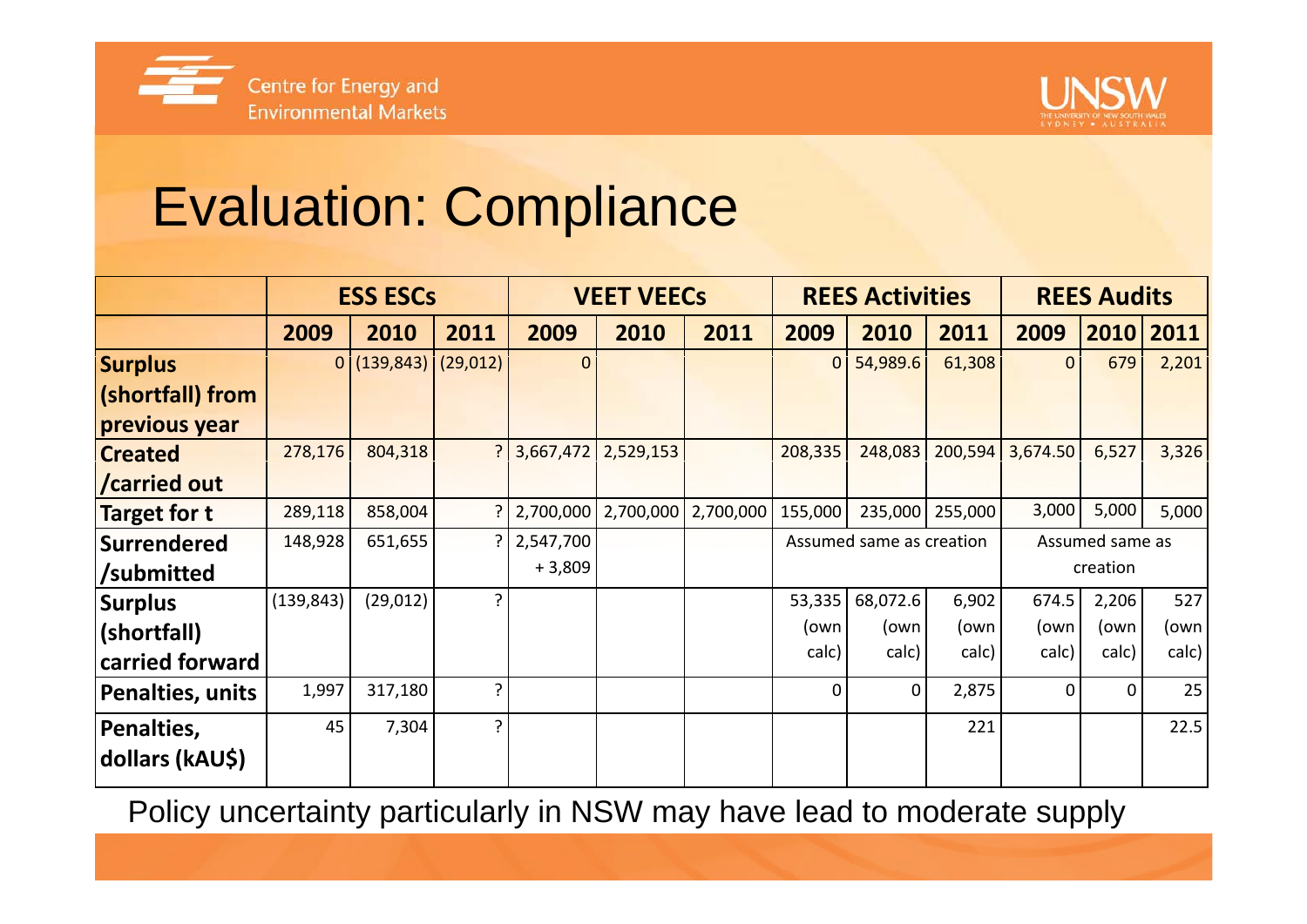



**S/VEECS** 

#### Price development

Figure 7.1 Trends in the ESC spot price over the period July 2009 to July 2011



50 8.000.000 **Penalty** 7,000,000 40 6.000.000 5,000,000 30  $400000$  $20$ 3,000,000 2,000,000 10 1,000,000 -Regulated Target Cumulative VEECs registered **Spot Price** 1210/2019 1/03/2010 2009 3/2009 3/08 2009 12/10 1010 1210 12010 21/1010 5/01/2009 12099 23/2009 2010 2010 01/12 010 2121010 010 212011 21/1/2011 3011/12012

Note: This figure shows a 4 week rolling average of the last market spot price. This data accounts only for certificates traded through NGES and may not reflect the price paid by certificate buyers at the times shown. The Scheme Administrator recommends that persons seek independent advice before buying or selling certificates, and cautions against making decisions based solely on this chart.

Data source: The Green Room, published by NGES (see www.nges.com.au).

Price is getting closer to penalty level indicating scarcity of created certificates Market participants are criticising the lack of transparency and low liquidity of market

**VEECs** 

9.000.000

**Historic Spot Price vs. Cumulative VEEC Registration**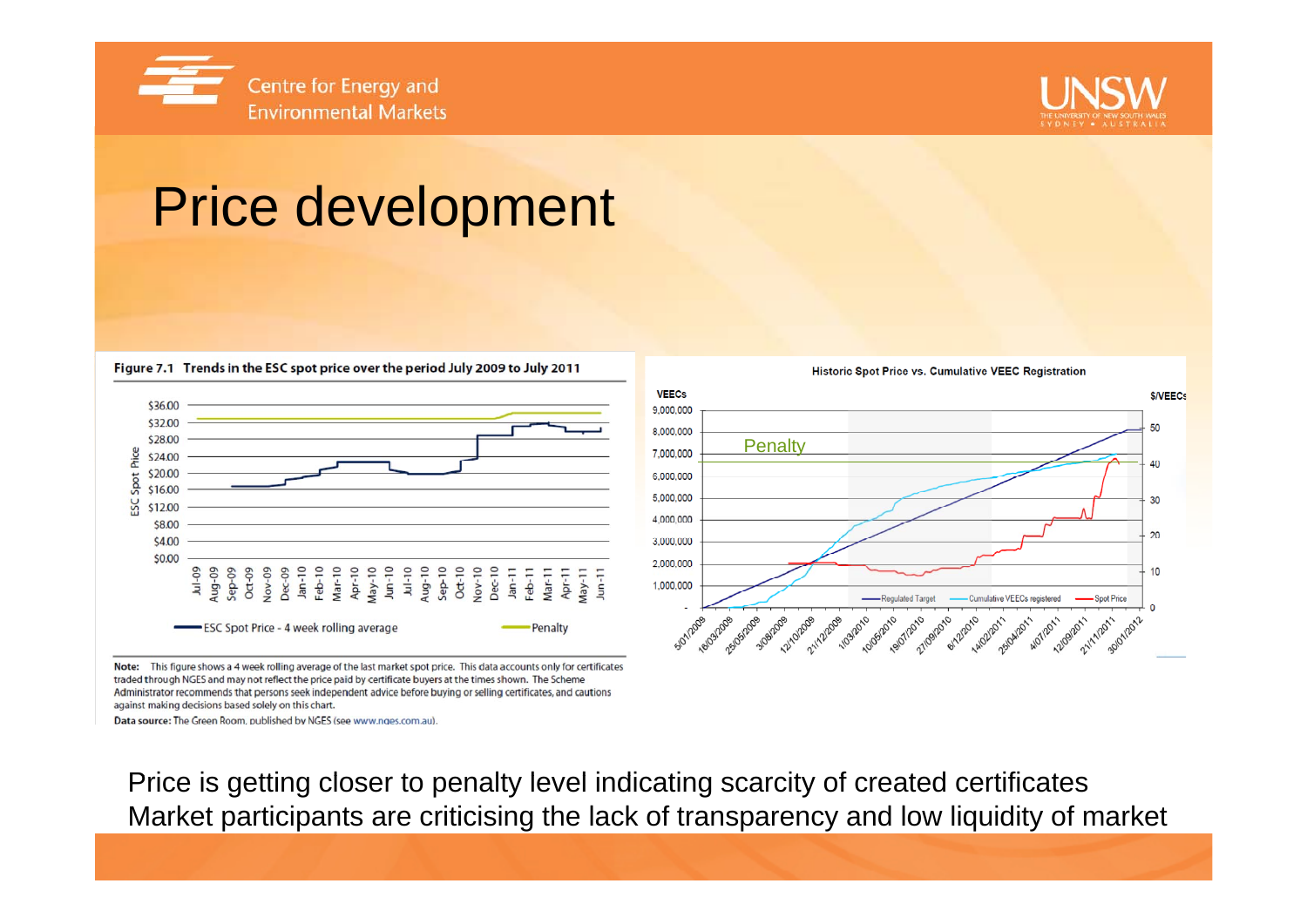



### Evaluation options

- Counting the number of Energy Savings **Certificates created** 
	- Method only works if rigorous additionality assessment occurs when certificates are issued issued
- **Establishing the reference case** 
	- Estimate the energy consumption without the Energy Efficiency Scheme (assumptions of trend) and comparing it with the actual energy consumption
	- – Matching household data of households with and households without measures (Peer-group)
	- Challenges: Data availability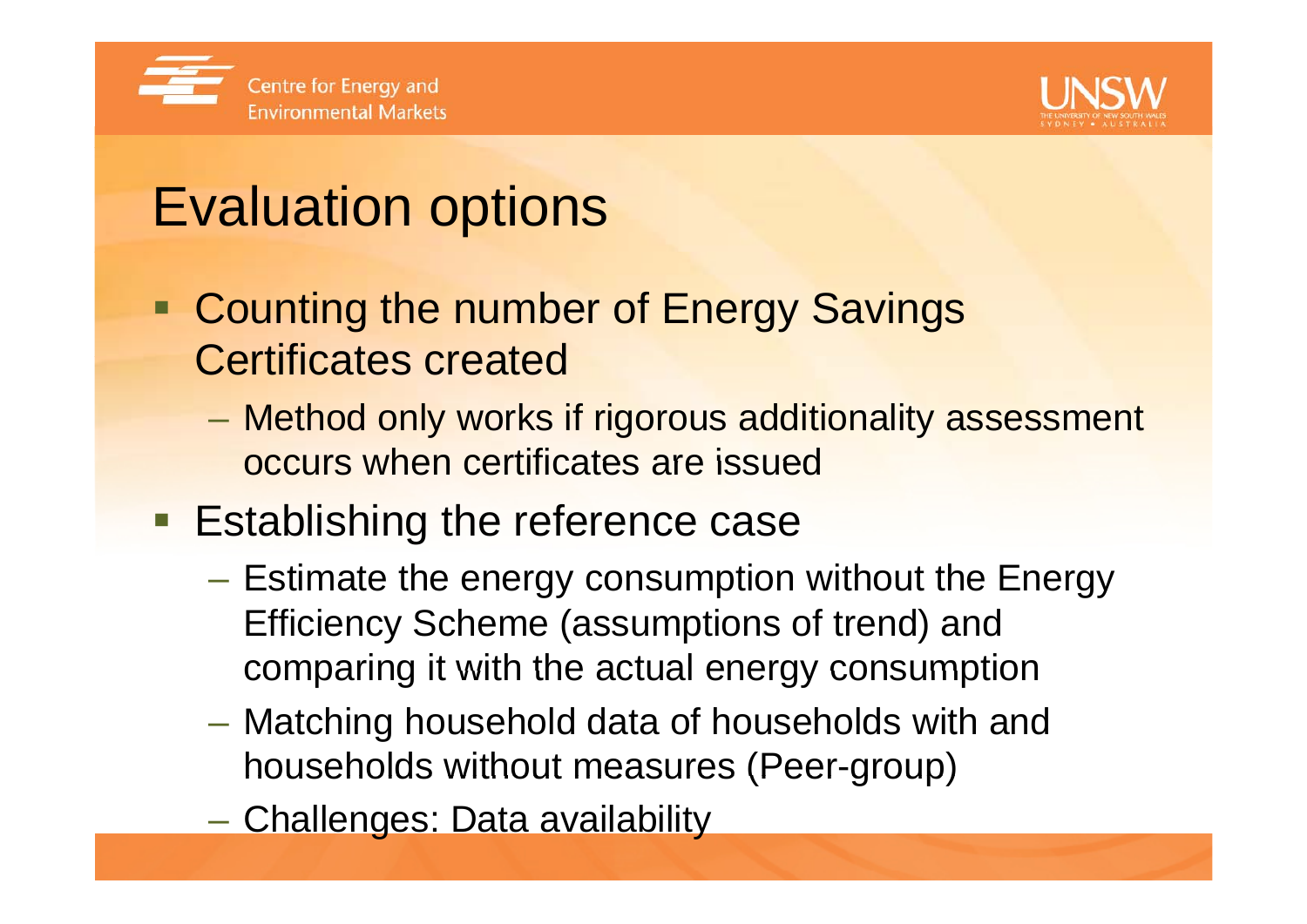



#### Lessons learnt

- Mixed success with White Certificate Systems in Australia so far
- Ξ Major challenges:
	- $-$  Setting the reference case to avoid non-additional projects
	- Inappropriate rules (eligibility lists and deemed savings) can create easy winners who can dominate scheme and reduce its effectiveness (eg. 'giving away CFLs' have been very significant despite considerable concerns regarding actual energy savings associated with such programs)
	- $-$  Avoiding double dipping and verification problems (e.g. with lighting projects)
	- Policy uncertainty
	- $-$  Including industry and commercial sectors seems to drive away the activities in residential area. Reasons may be lower transaction costs but higher overlap with any ETS.